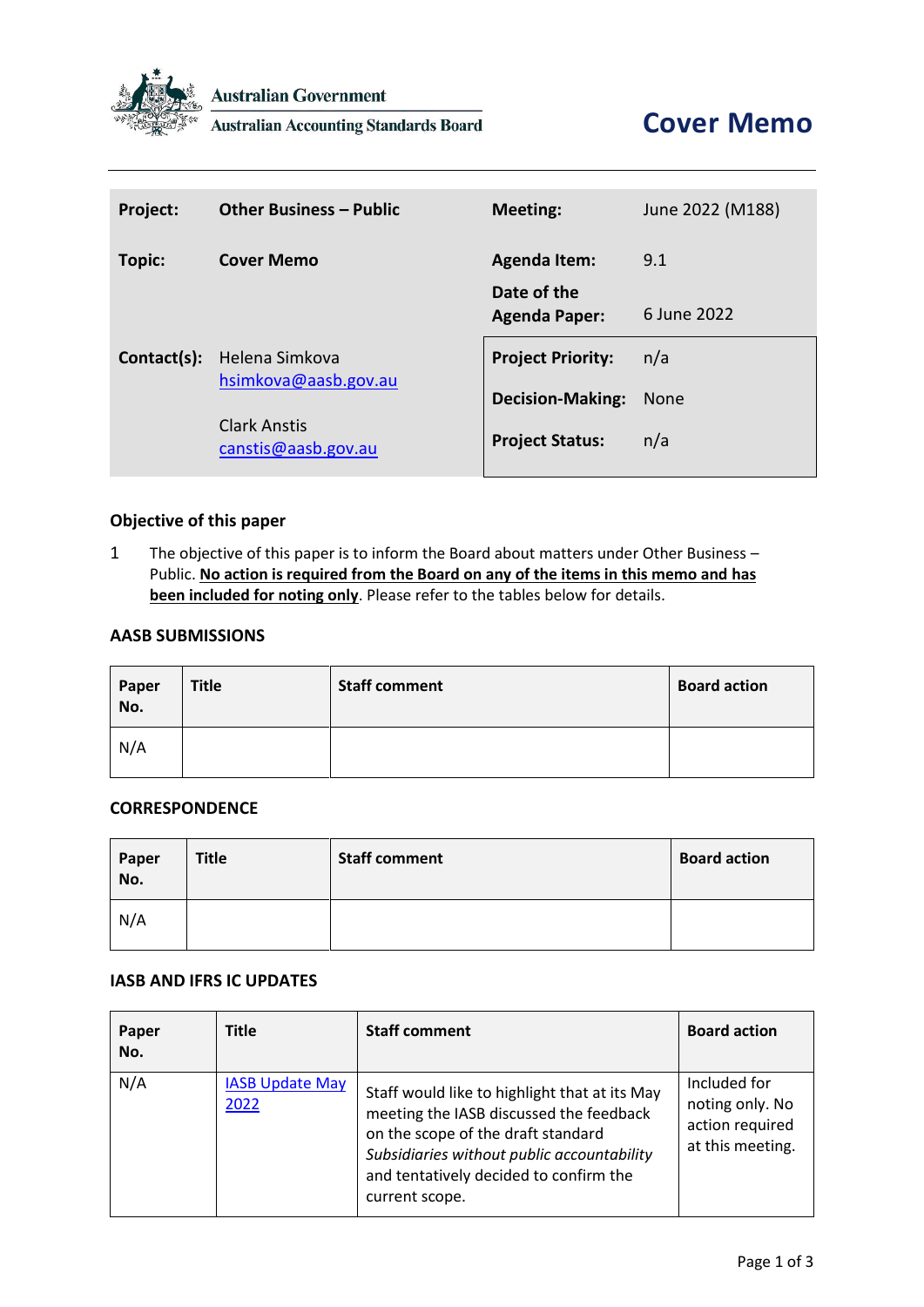| Paper<br>No. | Title                                     | <b>Staff comment</b>                                                                                                     | <b>Board action</b>                                                    |
|--------------|-------------------------------------------|--------------------------------------------------------------------------------------------------------------------------|------------------------------------------------------------------------|
|              |                                           | Staff do not consider there are any other<br>matters to raise in relation to IASB May<br>meeting.                        |                                                                        |
| N/A          | Addendum to<br>April 2022 IFRIC<br>Update | Staff do not consider there are any matters<br>to raise in relation to IFRIC's agenda<br>decisions at its April meeting. | Included for<br>noting only. No<br>action required<br>at this meeting. |

# **IPSASB REPORT**

| Paper<br>No. | <b>Title</b> | <b>Staff comment</b>                                                                                                            | <b>Board action</b>                                           |
|--------------|--------------|---------------------------------------------------------------------------------------------------------------------------------|---------------------------------------------------------------|
| N/A          |              | Next IPSASB meeting 21-24 June 2022.<br>Report on the previous meeting (March 2022)<br>provided for the AASB meeting, May 2022. | For noting only.<br>No action<br>required at this<br>meeting. |

### **ARTICLES AND NEWS**

| Paper<br>No. | <b>Title</b>                                                                                                                               | <b>Content of item</b>                                                                                                                                                                                     | <b>Board action</b>                                                    |
|--------------|--------------------------------------------------------------------------------------------------------------------------------------------|------------------------------------------------------------------------------------------------------------------------------------------------------------------------------------------------------------|------------------------------------------------------------------------|
| N/A          | <b>Sustainability</b><br><b>Standards</b><br><b>Advisory Forum-</b><br><b>Call for</b><br>candidates                                       | The IFRS Foundation invites nominations of<br>candidates for membership of the Sustainability<br>Standards Advisory Forum (SSAF).                                                                          | Included for<br>noting only. No<br>action required<br>at this meeting. |
| N/A          | Linda Mezon-<br><b>Hutter and</b><br><b>Robert Uhl</b><br>appointed to the<br>International<br><b>Accounting</b><br><b>Standards Board</b> | The IFRS Foundation Trustees have today<br>announced the appointment of Linda Mezon-<br>Hutter and Robert Uhl to serve as members of<br>the IFRS Foundation's International Accounting<br>Standards Board. | Included for<br>noting only. No<br>action required<br>at this meeting. |
| N/A          | Integrated<br>Reporting-<br>articulating a<br>future path                                                                                  | The IASB and the ISSB have communicated<br>plans for the future role, governance and<br>development of the VRF's Integrated Reporting<br>Framework and Integrated Thinking Principles.                     | Included for<br>noting only. No<br>action required<br>at this meeting. |
| N/A          | Climate risk is<br>back on the<br>agenda                                                                                                   | The 2022 CA ANZ Climate Survey shows a<br>renewed interest in climate risk among<br>members as the world moves on from the<br>pandemic.                                                                    | Included for<br>noting only. No<br>action required<br>at this meeting. |
| N/A          | <b>FASB shifts to</b><br>prioritize 'rapidly<br>evolving' crypto<br>assets                                                                 | The FASB has decided to address crypto assets.                                                                                                                                                             | Included for<br>noting only. No<br>action required<br>at this meeting. |